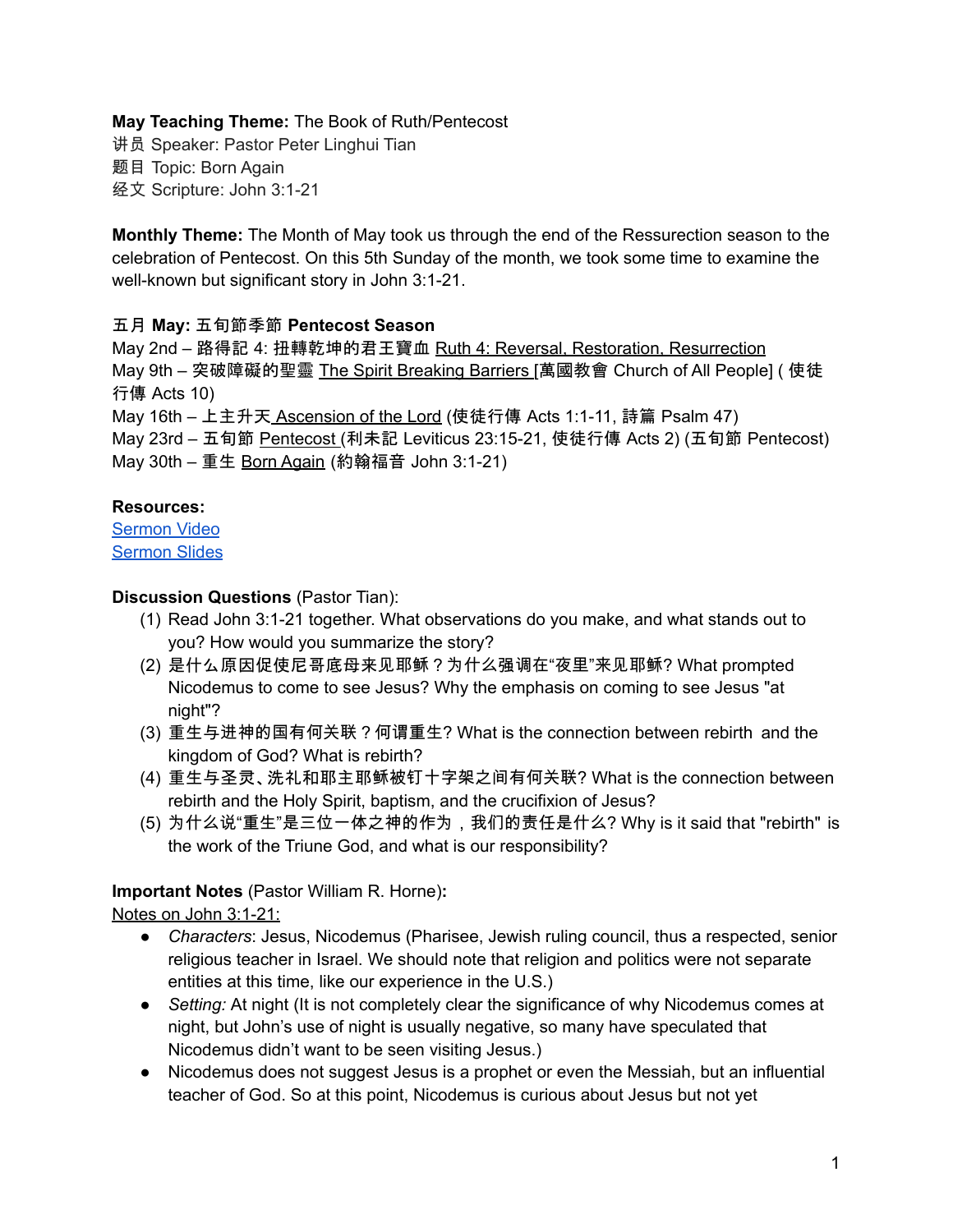confessing him as the promised Messiah (later how in John 19 it appears he has as he accompanies Joseph of Arimathea in burying Jesus body).

- When we read "flesh" and "spirit," we should note that the contrast isn't between a lower and higher aspect of human nature but simply the distinction between human beings and God.
- **● V5:** To understand Jesus' words here, we need to understand the prophecy he was referring to, found in Ezekiel 36:25-27 (Read it.)
	- **○** In Ezekiel 36:25-27, water signifies cleansing from impurity, and the Spirit depicts a transformation of the heart that will enable people to follow God wholly (live like Jesus). Right after this passage in Ezekiel comes the famous "Valley of Dry Bones" passage where the Spirit brings life to dry bones in Ezekiel's vision. This idea is similar to what we read in Joel 2 last week about a new age when God "pours out his Spirit" on all people.
	- **○** Secondarily, we can understand the symbolic nature of our "Baptism" in Jesus' words. Baptism in "water" brings people into the kingdom-movement begun by John the Baptist (the church, the Jesus community is the continuation of that movement), and baptism in the spirit brings people into the transformed life that Jesus offers.
- It is important to note that throughout this passage, we see the corporate reality of the "Kingdom of God" and the individual reality or transformation by the Spirit held closely together. Personal change and social transformation must be held together.
- **V8:** The word we translate Spirit and Wind are the same word in both Hebrew and Greek. Here Jesus is drawing an analogy between the wind and the effects of the Spirit. "The point is that the wind can be neither controlled nor understood by human beings (remembering, of course, that this was written before modern meteorology alleviated at least some of our lack of understanding). But that does not mean we cannot detect the wind's effects. We hear its sound, watch the swaying grasses, see the clouds scudding by, hide in fear before the worst wind storms. So it is with the Spirit. We can neither control him nor understand him. But that does not mean we cannot witness his effects. Where the Spirit works, the effects are undeniable and unmistakable." (D.A. Carson).
- **● V14-15:** To understand Jesus word's here, we need to look to Number 21:4-9 (Read it) and understand how John consistently uses the phrase "to be lifted up."
	- **○** Though this story seems very odd to us, it makes Jesus' point clear. The Son of Man (Jesus) being "lifted up" on the cross will become the ultimate healing balm. "Humankind as a whole has been smitten with a deadly disease. The only cure is to look at the Son of Man dying on the cross, and find life through believing in him" (N.T. Wright). When we look at the cross, we look at the results of our evil and what God has done about it. Jesus took the evil that is deeply rooted in us upon himself so that we can be healed.
	- $\circ$  Interestingly, the serpent entwined around the pole has become a symbol to this day of healing by many medical organizations, tracing back to multiple cultural narratives. The story in Numbers is the earliest story on record connecting the snake to healing. But, the symbol comes to prominence from the stories of the mythical Greek god of healing, Asclepius, who Homer mentions in *the Iliad* (8th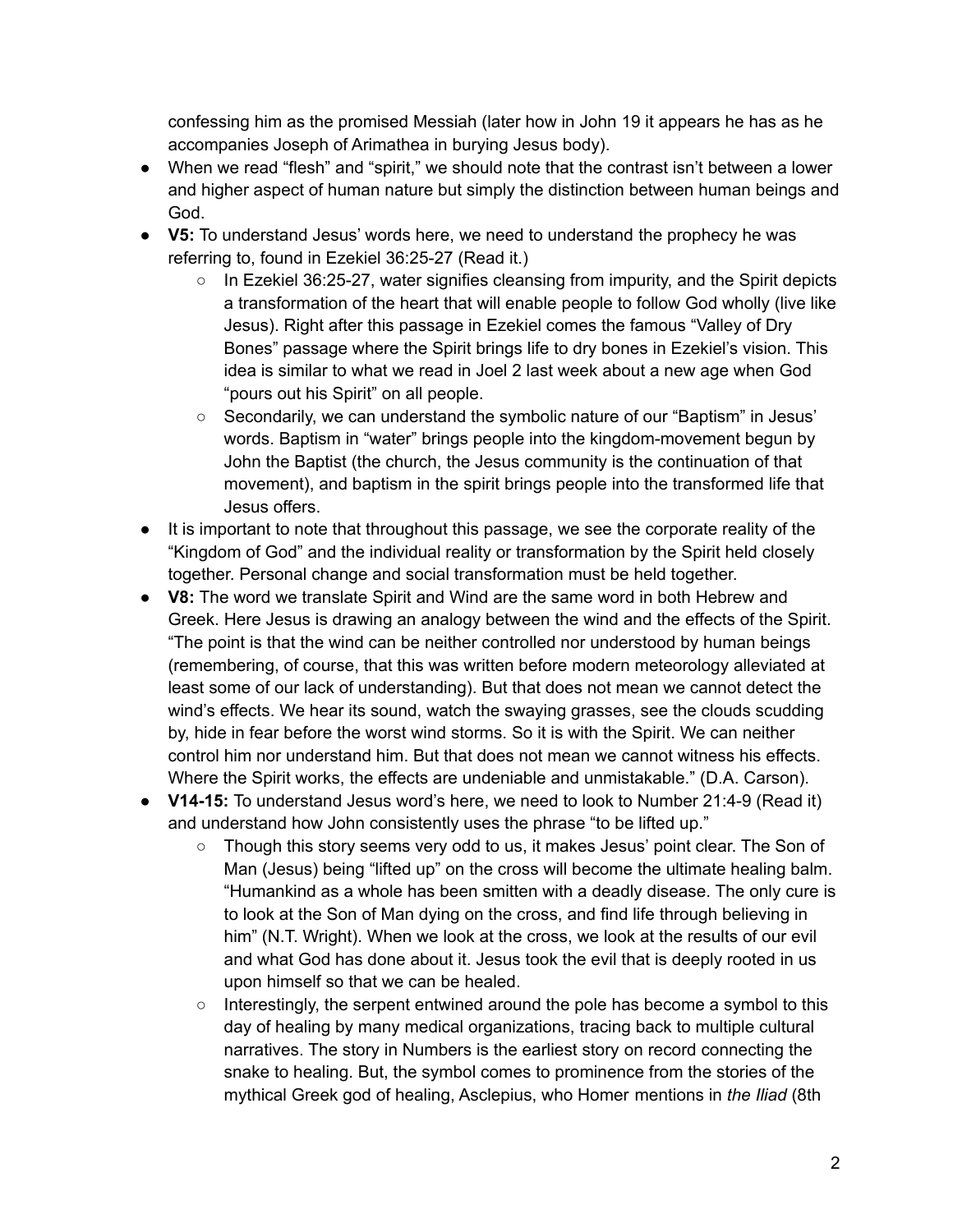Century BC). In later Greek and Roman mythology, we see the two snakes on the pole symbol usually traced to stories of the mythical gods, Hermes or Mercury. Many Hospitals have their roots in Christian practice, as Christians were called to care for the sick even if it potentially meant themselves getting ill and dying. By the early 2nd century, churches had built infrastructure to care for the sick, following the way of Jesus, and many trace the first hospital to Bishop Basil of Caesarea in 360 AD in Cappadocia. [Working in the Medical field might be a more Christian vocation than you think! :) ]

**● V16-17:** The final word in Jesus is love, not condemnation. "The point of the whole story is that you don't have to be condemned. You don't have to let the snake kill you. God's action in the crucifixion of Jesus has planted a sign in the middle of history. And the sign says: believe, and live." (N.T. Wright). This reality should inform our posture towards those who don't believe in Jesus and how we go about evangelism.

#### Notes on Q3:

- The *"Kingdom of God"* describes God's saving and transforming reign as King, which has already arrived in some aspects in Jesus and will be fully realized when King Jesus returns and makes all things right. Through the Holy Spirit, we (and those around us!) get a taste of "Heaven on Earth" (The Kingdom of God). We see this in both our experience of deliverance from our sins and the empowerment to live like Jesus.
- *"Born Again"* carries the idea of new life, new identity, a renewal of our whole nature. "The coming of the kingdom at the end can be described as the regeneration of the world (Mt. 19:28, NIV 'renewal'), but here what is required is the regeneration of the individual before the end of the world and in order to enter the kingdom." (D.A. Carson) This regeneration or transformation in a new life can only come from the Spirit of God making us new (which He promises He will do when we put our trust/faith/allegiance in King Jesus).
- "Born Again" has become a popular phrase in modern Christianity and is worth our reflection on the significance of the idea. When they give their allegiance to King Jesus, some people experience a radical spiritual event of new joy, love, forgiveness, and change that really makes them feel they have experienced "new birth." Other's experience a slower process of learning to trust Jesus (this is especially true for those born into Christian families). However, the importance of being "Born Again" is not necessarily the "Born-Again Moment," but the fact that you are now alive! This emphasis is the same with everyday human life. "What matters for most purposes is not that once upon a time you were born—though of course sometimes it matters that you can prove when and where you were born. What matters is that you are alive now and that your present life, day by day and moment by moment, is showing evidence of health and strength and purpose." (N.T. Wright). Essentially, we know you were born because you live now (you don't need to hang your birth certificate on the wall!). Similarly with being "born-again," we know you are "born-again" by how you live now.

### **Sermon Summary** (Elder Yin):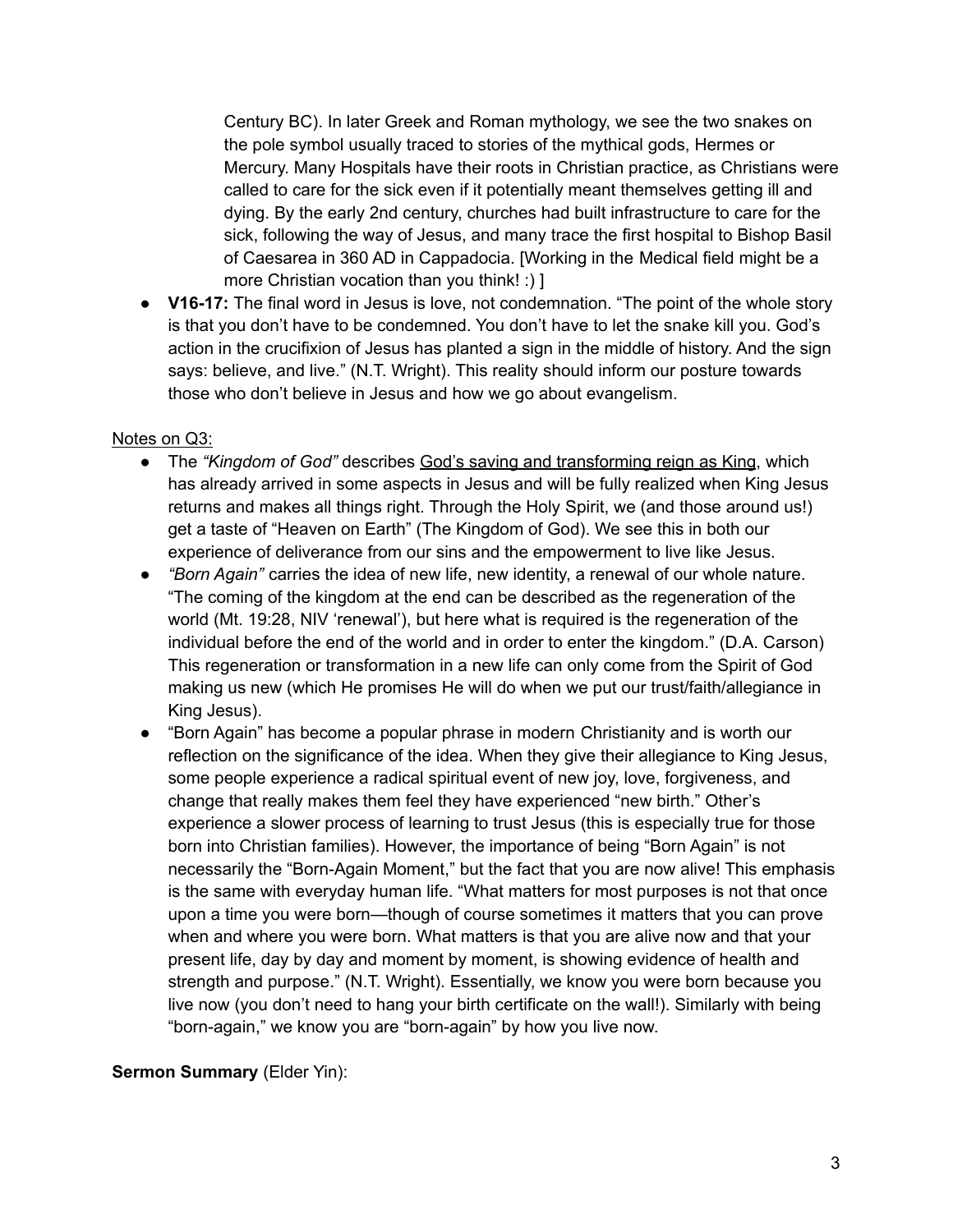# 耶稣与尼哥底母谈重生

田传道,5月30日

"有一个法利赛人,名叫 尼哥德慕 ,是 犹太 人的官。 这人夜里来见耶稣,说:「拉比,我们知道你 是由 神那里来作师傅的;因为你所行的神迹,若没有 神同在,无人能行。」 耶稣回答说:「我实实 在在地告诉你,人若不重生,就不能见 神的国。」 尼哥德慕 说:「人已经老了,如何能重生呢?岂 能再进母腹生出来吗?」 耶稣说:「我实实在在地告诉你,人若不是从水和 圣 灵生的,就不能进 神的国。从肉身生的就是肉身;从灵生的就是灵。我说:『你们必须重生』,你不要以为希奇。 风随 着意思吹,你听见风的响声,却不晓得从哪里来,往哪里去;凡从 圣 灵生的,也是如此。」 尼哥德 慕 问他说:「怎能有这事呢?」 耶稣回答说:「你是 以色列 人的先生,还不明白这事吗? 我实实在 在地告诉你,我们所说的是我们所见证的是我们见过的;你们却不领受我们的见证。 我对你们说地上的事,你们尚且不信,若说天上的事,如何能信呢? 除了从天降下、仍旧在天的 人子,没有人升过天。 摩西 在旷野怎样举蛇,人子也必照样被举起来, 叫一切信他的都得永生 。 「 神爱世人,甚至将他的独生子赐给 他们 ,叫一切信他的,不致灭亡,反得永生。 因为 神差他 的儿子降世,不是要定世人的罪,乃是要叫世人因他得救。信他的人,不被定罪;不信的人,罪已 经定了,因为他不信 神独生子的名。 光来到世间,世人因自己的行为是恶的,不爱光,倒爱黑暗 ,定他们的罪就是在此。 凡作恶的便恨光,并不来就光,恐怕他的行为受责备。 但行真理的必来 就光,要显明他所行的是靠 神而行。」" 约翰福音 3:1-21

序言

约2:23-25说耶稣行了很多的神迹,圣经上说许多人信了主耶稣。24节耶稣却说,不把自己交给 他们。当时犹太人信耶稣,但耶稣担心他们因神迹所信是不够的。这里耶稣提到尼哥底母,这人 和其他的犹太人有所不同。

一,尼哥底母其人

1,法利赛人,在当时敬畏上帝的人,他们尊守律法分别为圣。不是谁都能成法利赛人,道德,行为 的楷模。保罗也是。只是在耶稣时代,他们过分注重法律,过份保守,拒绝福音。

2,犹太官

3,以色人的拉比,著名人士,高智商和情商,和有现代诺贝尔得主相似的的名声。

二,进神国的条件:重生

夜里见耶稣,也许是白天耶稣太忙,或者尼哥底母不方便白天见耶稣。

也许尼哥底母和耶稣的地位相差太大。知名人士和工匠,高级知识分子和没有文化的,...... 经文:"这人夜里来见耶稣,说:「拉比,我们知道你是由,神那里来作师傅的;因为你所行的神迹, 若没有 神同在,无人能行。」 耶稣回答说:「我实实在在地告诉你,人若不重生,就不能见 神的 国。"

尼哥底母见耶稣时不是具距高临下的态度,只是陈述观察到的事实。约3:2-3。看见他有谦俾的心 ,受耶稣喜爱。尼哥底母有丰富的圣经知识和世界上的知识,但他需要改变他的思维方式,有正 确的对神和生命的理解。缺乏是对上帝的真正的认识,认识上帝不是在于知识。尼哥底母有很好 的知识和宗教慨念。耶稣要扭转底他的的宗教思想。他和耶稣的对话似乎有点问不对题。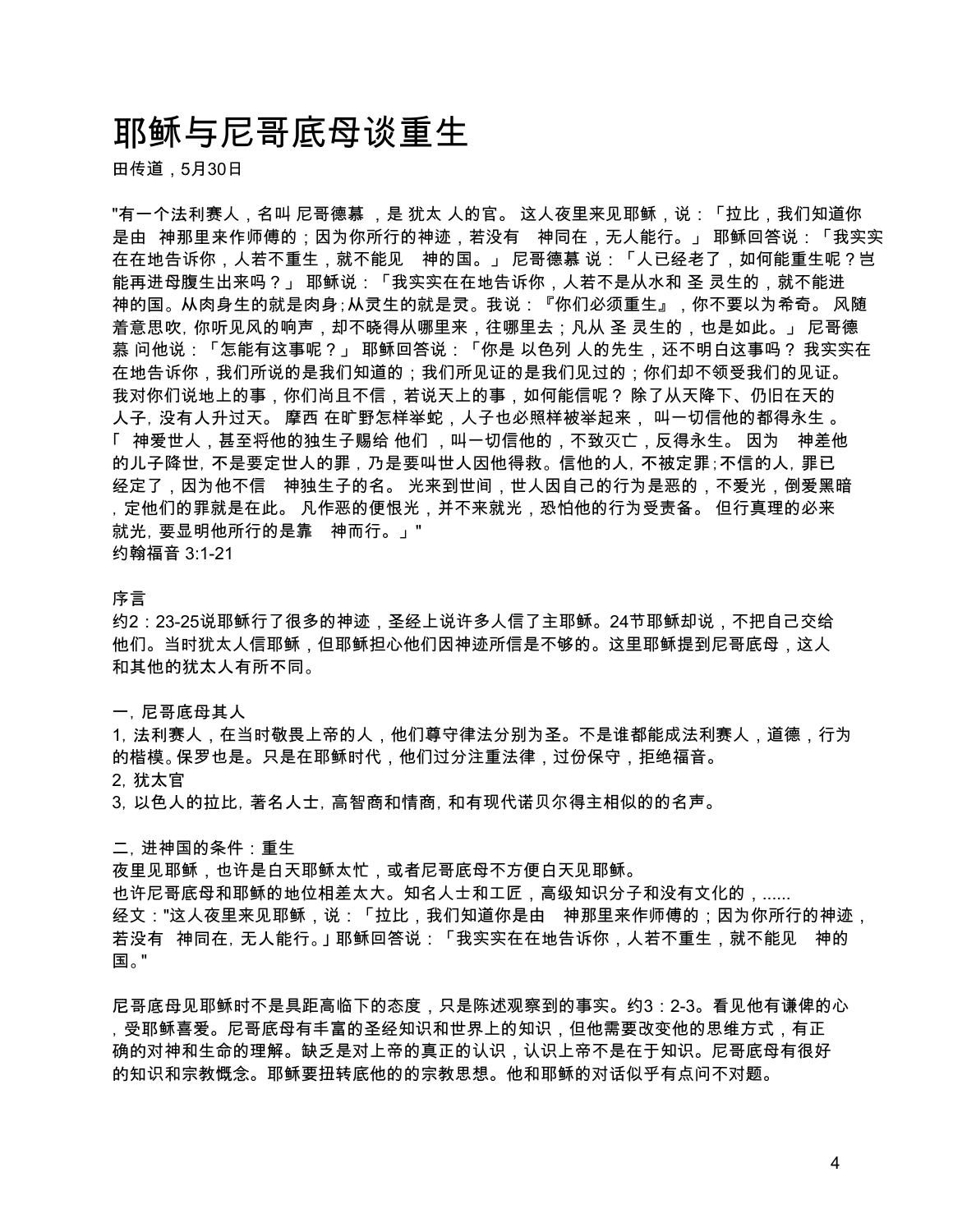问题(笔者):认识上帝不在知识在什么?我们常要求装备,门徒训练是不是知识? 尼哥底母问:「拉比,我们知道你是由 神那里来作师傅的;因为你所行的神迹,若没有 神同在, 无人能行。」

耶稣回答:「我实实在在地告诉你,人若不重生,就不能见 神的国。"

尼哥底母觉得人已老了怎能再进母腹。耶稣的回答是从肉生生的是属肉体的,从灵生的是属灵 的。

耶稣强调,唯一得救的办法是得重生,只有重生才能进入神国,和遗传无关。耶稣来这世界,不是 一个老师而是救主。

三,重生的意义

重生是重新开始出生,进入神的国 当我们受洗归主,称主为救主的时候,我们就进了神的国。

水和灵相连,水中可洗礼,洗净罪,和主同死同生,同复活。

当我们重生之时,我们接受了拯救。神的大能进入我们,和神的关系被修复。没有重生就不能理解 神的教导,也不能理解天上的事。

四,重生是三位一体神的作为。

1,重生是从上头来的,从天上来的,不是从母腹。

2,从三位一体来的重生,是不受人体的限制,因为十字架介除了这样的限制。

重生是神的作为,並非人为。约2,耶稣曾说,你们摧毁圣殿,我会在三日中重建圣殿。当耶稣完 成了在十字架上的,我们可以直接和神建立关系,没有身体上的限制。不需要有实体的圣殿 神的救赎是在重生时就开始了,当人来十字架就开始了。摩西举蛇民21:4-9。耶稣说有一天他也 会被举起。把尼哥底母带到十架前。

问题(笔者):在耶稣被钉十字架前,信神的人是如何得救重生的?

3,也把尼哥底母带到神的面前,约3:16。不管我们是如何的景况,也不是神欠我们,而是神爱我 们。

4,耶稣把我们的注意力转向圣灵

要人信神是何其不易,耶稣是公元前二千年的人物,祂说能救所有的人而自己却死在十字架上。 人不容易信。唯一就是靠圣灵的工作。

最后耶稣带尼哥底母进入圣灵。耶稣是救主,为了完成神的拯救计划,圣灵的工作使我们认识主, 为罪为义为审判,重生是神决定。"你不要以为希奇。 风随着意思吹,你听见风的响声,却不晓得 从哪里来,往哪里去;凡从 圣 灵生的,也是如此"。

圣灵光照下我们知道自已是罪人,没有圣灵的工作,我们不能得救。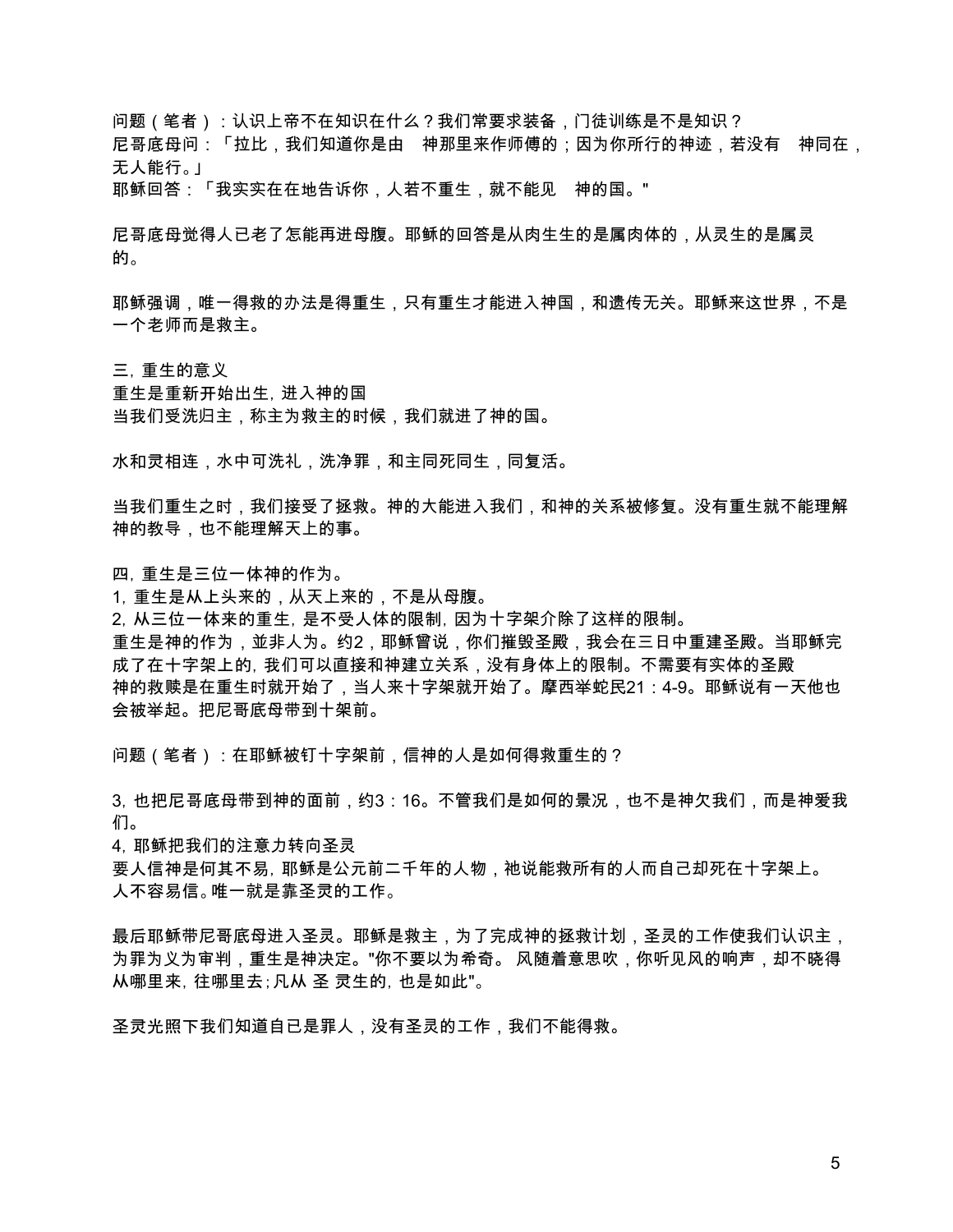"然而, 我将真情告诉你们,我去是与你们有益的;我若不去,保惠师就不到你们这里来;我若去, 就差他来。 他既来了,就要叫世人为罪、为义、为审判,自己责备自己。 为罪,是因他们不信我; 为义,是因我往父那里去,你们就不再见我; 为审判,是因这世界的王受了审判。" 约翰福音 16:7-11

总结

寻找就得着,耶稣不会太忙,如你生命中有遭遇,请你来到神的面前。如你很顺利也请你来到神面 前。因为没有一个世界上的成功能比得上天国。

Reborn, dialogues b/w Jesus and Nicodemus

Pastor Peter Tian

John 3:1-21

John C2 recorded Jesus's first sign, yet He demonstrated many miracles

People believed His name because of the many signs. In John 2:24 Jesus would not entrust Himself to them, for He knew all men. He knew their hearts, their trust was built on signs, superficial, not everlasting.

But Nicodemus, he was different. In what way?

Who is Nicodemus?

A Pharisee. So don't automatically consider a Pharisee as a hypocrite

Greek culture influenced Israelites, they knew Greek but didn't understand Hebrew. Even Bible NT was written in Greek, so their many thoughts were influenced by the Greek culture. Then Pharisees determined to separate themselves from the Greek culture, they intended to keep the Hebrew culture pure

At the highest, the number of Pharisees were over 6000, good moral examples, role models. Same reason apostle Paul was one of them. Unfortunately, they were overly conservative, rejected the Gospel. Therefore Jesus criticized them

Nicodemus was a council member. One of the 70.

C3:10 indicated he was a famous rabbi. Highly educated. One of the most famous. Respectful, high EQ and IQ

He came to Jesus at night: Jesus was too busy, or possibly inconvenient to see Him during the day. He respected Jesus. With great difference in their status: the visited was an unknown carpenter, w/o formal education, yet he called Him, Rabbi, with humble heart. Nicodemus was with full knowledge of OT and worldly wisdoms, but he needed real understanding of God and true life. Needed renewal of his mind. Jesus directly told him "none can see the kingdom of God unless he is born again". Jesus came to this world, not as a teacher, but a savior

Identity and past experiences would not help you to build relationship with God, without being reborn. Without reborn, none can entry the kingdom of god. God is in control, has authority over us.

When we reborn, the moment of receiving salvation, God's power enters us. The restoration of our relationship with god.

W/o reborn, we can't understand his teaching. We couldn't understand Heavenly things Born of water and spirit is the reborn of the spirit, not from flesh. Even you could enter into your mother's womb the second time, the birth were still from the flesh.